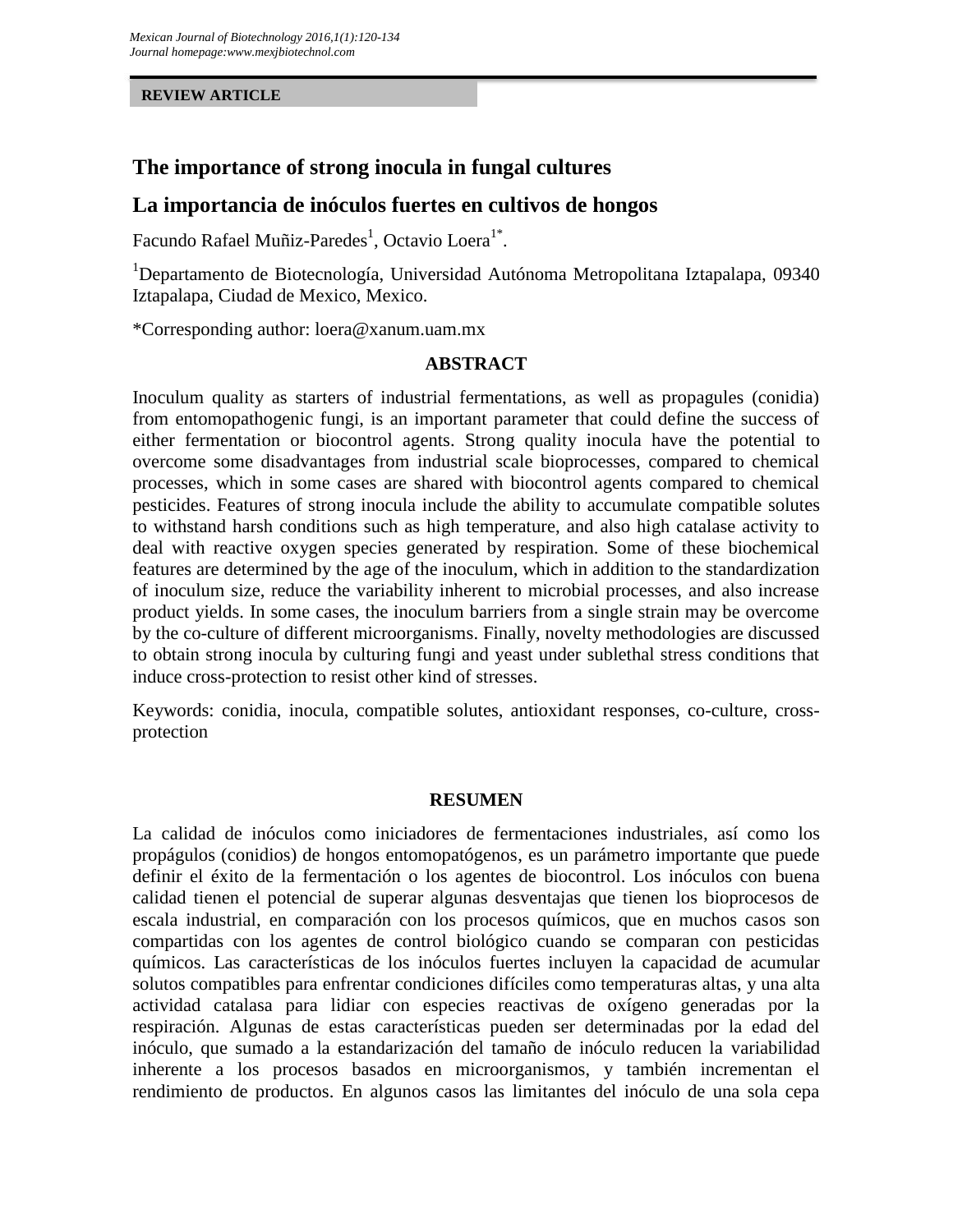pueden ser superadas mediante el co-cultivo de diferentes microorganismos. Finalmente, se discuten metodologías novedosas para obtener inóculos fuertes al cultivar hongos y levaduras en condiciones de estrés subletal que llevan a la inducción de protección cruzada.

Palabras clave: conidios, inóculos, solutos compatibles, respuestas antioxidantes, co cultivo, protección cruzada.

## **1. INTRODUCTION**

Bioprocesses are summited to an extensive monitoring and control and in some cases these assessments are difficult to achieve (Kreyenschulte *et al*., 2015). Monitoring and control are important since there might be high and undesirable variability when using microorganisms. Besides variability, the time required to obtain a product (biomass, enzymes or secondary metabolites), the possibility of losses by contamination and low yields of products, makes fermentation processes disadvantageous compared to the chemical processes counterparts (Rich *et al*., 2015). These disadvantages are frequently overcome by the constant improvement of microbial isolates, substrates and fermentation conditions. However, monitoring and improvements of bioprocesses are carried out when bioreactors or cultures already began, leaving out of evaluation the initial phase involving inocula quality.

The inoculum of the media culture triggers the fermentation process, and the quality of the inoculum is an important parameter that is frequently left apart (Cunha *et al*., 2002). A strong quality inoculum could be defined by a series of treats, including a fast germination and invasive growth over the substrate, decreasing the possibilities of contamination, in addition to enhanced tolerance to various stress conditions such as temperature and reactive oxygen species. Thus, a strong inoculum has the potential to avoid problems such as lack of reproducibility, long time fermentations, the growth of contaminating microorganisms; inoculum evaluation is particularly important when used as propagules for the production of fungal conidia for biological control (Jenkins & Grzywacz 2000). This review focuses mainly on fungal conidia, yeast, and edible mushroom spawns, and summarizes some of the biochemical (compatible solutes and antioxidant responses) and microbiological features (size, age and co-cultures vs monocultures) in strong inocula, as well as methodologies to obtain those propagules (sublethal stress conditions), and the effect in final products formation. Each culture should start with the preparation of strong inocula from a storage vial if possible, since inocula form continuous culturing of a fungal strain result in degeneration rendering variation in the culture (Ryan *et al*., 2002). Some features of strong fungal inocula are valid also for bacterial cultures.

#### **2. COMPATIBLE SOLUTES**

Small molecules as polyols and trehalose accumulate within the cell subjected to stressful conditions, and are frequently referred as compatible solutes or osmolytes (Jain & Roy 2009). Polyols include mannitol, glycerol, erythritol and arabitol, whereas trehalose is a disaccharide. These compounds have abundant hydroxyl groups that act as stabilizers of proteins by forming hydrogen bonds with proteins and other biomolecules (Sampedro &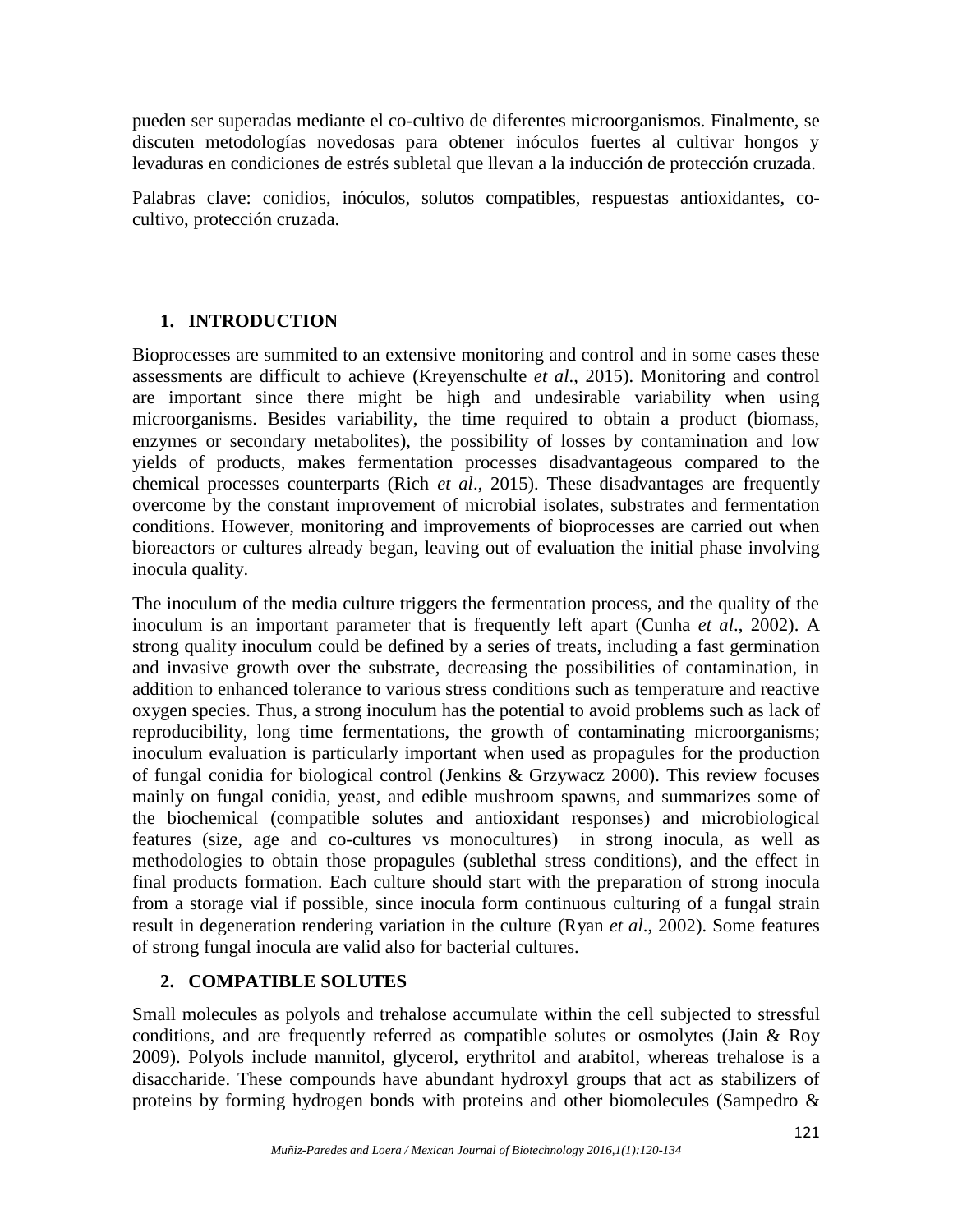Uribe 2004; Rangel, 2011). Water maintain protein structures by forming hydrogen bonds, however during harsh conditions when water activity can diminish abruptly, a stronger stabilization is needed, then polyols and trehalose can replace water molecules by interaction through hydroxyl groups which in turn protect proteins against denaturation (Liu & Brady 1996; Rangel, 2011). A similar mechanism is proposed for the protection of membranes by trehalose bonding to phospholipids head, which preserves membrane integrity under dryness conditions (Crowe *et al*., 1984).

The content of compatible solutes diminishes as culture ages, and conidia from some fungi frequently used as inoculum, tend to germinate slower if they are harvested from old cultures. In this sense, conidia mutants of *Aspergillus nidulans* lacking from trehalose-6 phosphate synthase, an enzyme of the biosynthetic pathway of trehalose, germinate slower than the wild type conidia (Fillinger *et al*., 2001). In the edible mushroom *Agaricus bisporus*, the storage under room temperature for five months results in a complete loss of basidiospore germination, along with a 10-fold decrease of trehalose content, in contrast to the storage at 2°C which increased conidia germination with a minimal decrease of trehalose of 1.5-fold (Tereshina *et al*., 2007). Furthermore, other reports correlated the trehalose and mannitol levels with the germination capacity of basidiospores of *A. bisporus* (Feofilova *et al*., 2004). Conidia germination in the entomopathogenic fungus *Metarhizium anisopliae* involves the increase of oxygen consumption and possibly the accumulation of reactive oxygen species (ROS) (Braga *et al*., 1999; Morales-Hernandez *et al*., 2010), even if antioxidant enzymes are produced, in addition trehalose also has direct scavenging activity towards ROS (Benaroudj *et al*., 2001; Luo *et al*., 2008). Rapid germination allows short lag stages, diminishes the necessary time of culture and avoids the growth of other microorganisms. In biological control germination of propagules is an important quality parameter of conidia, since is often associated with storage and formulation stability (Batta, 2007), and higher infectivity towards insect plagues (Morales-Hernandez *et al*., 2010; Miranda-Hernández *et al*., 2014).

During the field application of entomopathogenic fungi, some of the main problems include the exposure to high temperatures, the osmotic stress caused by desiccation of conidia and low water activity. Water activity  $(a_w)$  is an important parameter in submerged and solidstate fermentation, and it is inversely proportional to osmotic pressure of a culture. Depending of the bioprocess  $a_w$  can be adjusted in the initial stage of fermentation, but this parameter changes as culture evolves due to water loss from evaporation or release of protein or sugar monomers from hydrolase activities, also the production of water molecules by metabolic activity affects  $a_w$  in the cultures (Nagel *et al.*, 2001). In other cases the modification of  $a_w$  is infeasible or difficult to achieve, therefore the selection of strains with tolerance to low  $a_w$  is desirable. For fungal entomopathogenic propagules, osmotic tolerance is a critic quality parameter during application, since conidia encounter desiccation in open fields and a low a<sup>w</sup> in the insect cuticle. Kope *et al*. (2008) studied the germination of 17 isolates of *Lecanicillium* spp. under different water activities. At a<sub>w</sub> value of 0.975, 16 of 17 isolates germinated, but at 0.85  $a_w$  only 8 isolates were able to germinate. The accumulation of compatible solutes deals with these challenges by protecting proteins and by maintaining water within the cell. For these reasons, modification and quantification of compatible solutes is important to achieve strong inocula. To ensure high compatible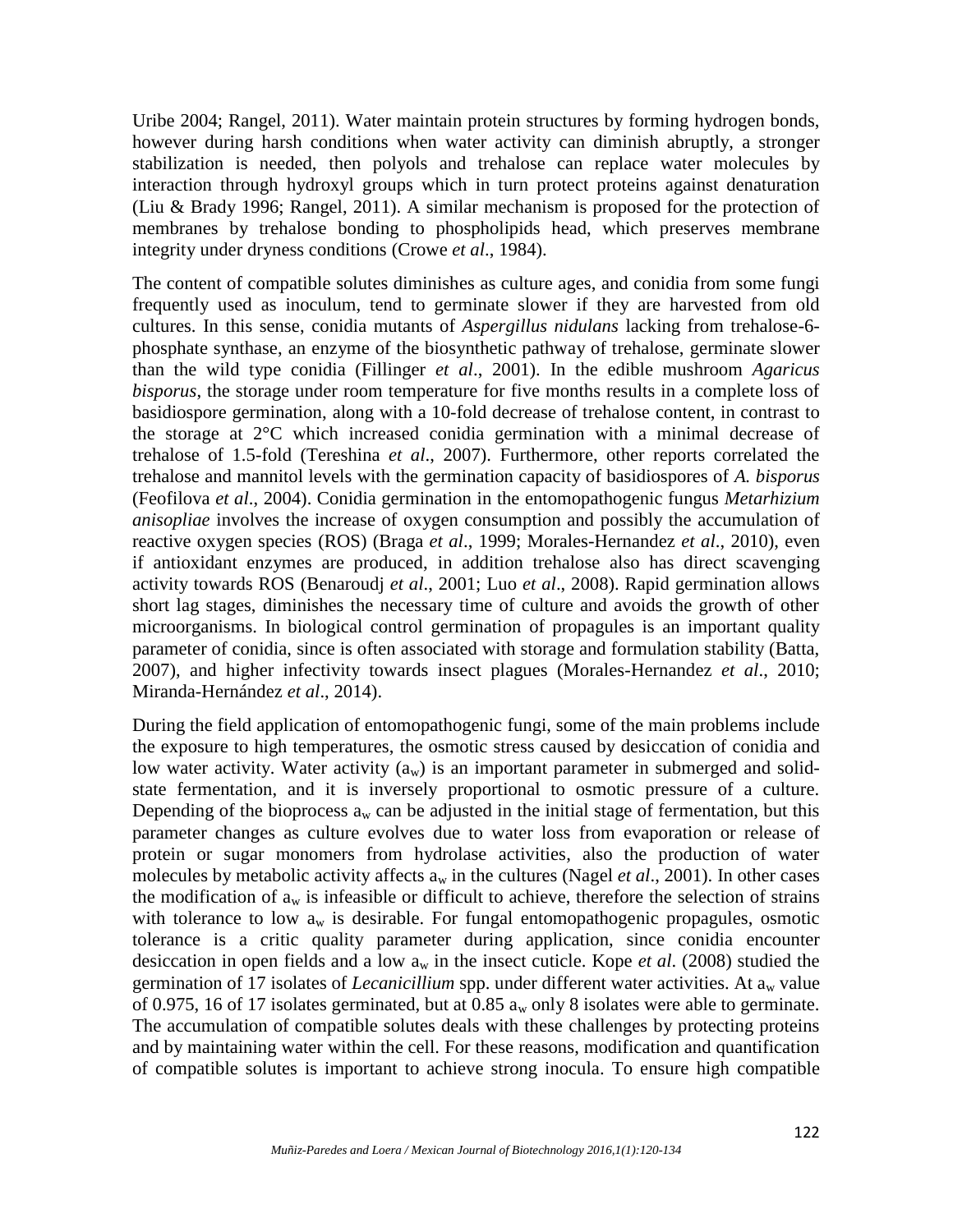solutes in inocula, it is important to evaluate the age of inocula (Hallsworth  $\&$  Magan 1996).

## **3. ANTIOXIDANT RESPONSES: CATALASES**

The aerobic respiration uses oxygen to obtain ATP and many microorganisms are strictly forced to use oxygen to sustain life. However, reactive oxygen species (ROS) are generated as byproducts for the most part in mitochondria when aerobic respiration occurs. Main ROS produced are hydrogen peroxide  $(H_2O_2)$  and ion superoxide  $(O_2)$ , which are not very reactive, however those compounds may act as signals for cell differentiation and as defense mechanism in fungi and other organisms (Hansberg *et al*., 1993, Egan *et al*., 2007). The risk of  $H_2O_2$  accumulation comes from the reaction with iron and other metals inside cells; this leads to the formation of the extremely reactive hydroxide radical (HO∙) and to a lesser extend to singlet oxygen (<sup>1</sup>O2). The HO∙ reacts and damages proteins, lipids and DNA. Since  $O_2$  is dismuted to  $H_2O_2$  by superoxide dismutase (SOD),  $O_2$  accumulation is equally dangerous as  $H_2O_2$  (Hansberg, 2002). Fungi, like many organisms, activate many antioxidant responses, including: a) enzymes as catalases, SOD and peroxidases; and b) non-enzymatic antioxidants as ascorbic acid, melanin, and carotenoids. In this review, attention will be focused in catalases as antioxidant response.

Catalases are a group of enzymes that catalyzes the  $H_2O_2$  dismutation to water and diatomic oxygen. Catalases are involved in the resistance to adverse conditions as high temperatures, but also associated to high infectivity in entomopathogenic fungi; the resistance to harsh conditions, as well as increase in germination rate, has been related to the presence of catalases within fungal conidia which represent an advantage when used as inoculants (Morales-Hernandez *et al*., 2010; Miranda-Hernández *et al*., 2014).

High temperature stress is especially important in biocontrol with entomopathogenic fungi, since conidia are exposed to high temperatures and other stress conditions when used in field as mentioned above. Furthermore some insects raise body temperature or expose to heat sources in order to halt fungal infection (Kalsbeek *et al*., 2001; Anderson *et al*., 2013). In *Beauveria bassiana*, mutants lacking from *catA* gene encoding a catalase, lost up to 40% thermotolerance compared to wild type strain. This gene codes for a spore specific catalase, but similar thermotolerance reductions were observed in other knockout mutants for catalase genes (Wang *et al*., 2013).

As mention previously, conidia germination triggers oxygen consumption and consequently the production of ROS. Morales-Hernandez *et al*. (2010) proposed the overexpression of the catalase *cat1* gene in *M. anisopliae* to improve germination speed; in fact overexpressing mutant strain could easily remove  $H_2O_2$  and germinate faster than wild type strain. The former results were reinforced by a faster germination and increased catalase activity in conidia harvested from cultures growing with 26% oxygen enriched pulses compared to normal oxygen atmosphere in two *Isaria fumosorosea* strains (Miranda- Hernández *et al*., 2014).

## **4. INOCULUM SIZE AND AGE**

In many bioprocesses, the quantity of inoculum is an important parameter that should be optimized for proper yield of products (Pham *et al*., 2010; Zahangir *et al*., 2011). For example in *Penicillium cyclopium*, inoculum size is one of the most important factors in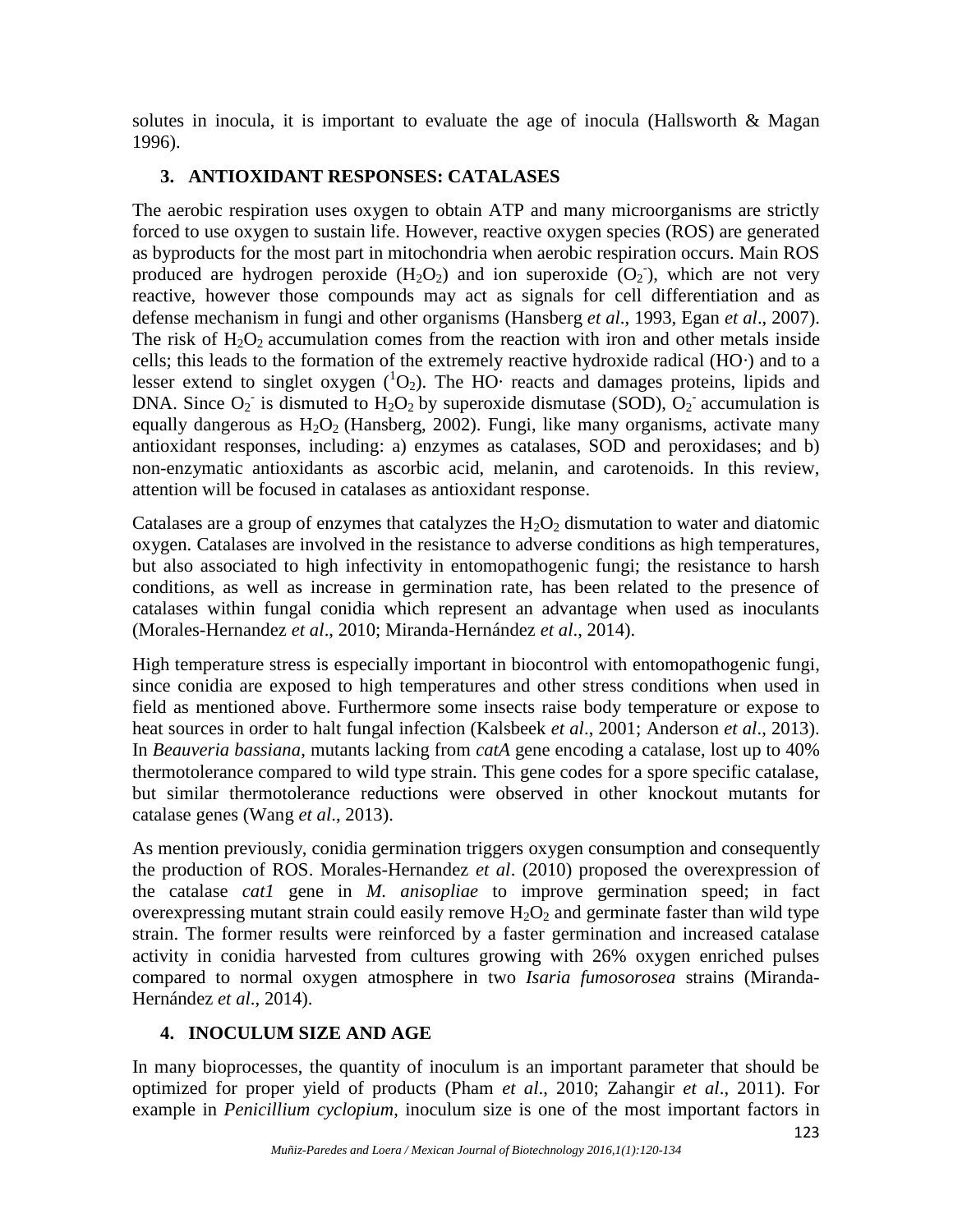lipase production, and further optimization of pH and initial substrate concentration resulted in 9-fold increase compared to non-optimized design (Vanot *et al*., 2001). For solid-state fermentation of *B. bassiana* it is recommended to inoculate substrate with  $10<sup>6</sup>$ conidia per gram of initial substrate, since higher inoculum size caused a decrease in conidia production, and also implies greater amounts of seed cultures (Pham *et al*., 2010). Some fungi inhibit germination when conidia are in high densities, by means of volatile or nonvolatile compounds (Chitarra *et al*., 2004). Thus optimization of inoculum size is a complex parameter in fungal cultures. In edible mushroom production, inocula or spawn are obtained from mycelial growth in cereal grains. For the milky white mushroom *Calocybe indica* a 2% spawning is recommended since higher inoculum only shows minimal improvements in mushroom yield (Krishnamoorthy & Ventkatesh 2015).

In addition to inoculum size, inoculum age should also be evaluated due to the effect on product yield and variability, and because harvesting times determine the quantity of cells present in the inoculum (Baldrian & Gabriel 2002; Jeennor *et al*., 2008; Resende *et al*., 2014). Some biochemical properties related with the age of cultures are the accumulation of compatible solutes. As mentioned before, some compatible solutes decrease as cultures age. Regardless this situation, evaluation of the effect of inoculum age in specific product formation is necessary since there are no general responses when comparing young or aged inocula. For example in the production of fructooligosaccharides (FOS) from *Penicillium expansum*, the use of 1 or 3 week-old immobilized cells as inoculum was similar for FOS production, but -fructofuranosidase, a hydrolase with transfructosylation activity, reached higher levels with 3 week-old inocula (Mussatto *et al*., 2012). In the case of *C. indica* the spawn age affects the yields of fruiting bodies, since spawns older than 30 days decrease yields of fruiting bodies (Pani, 2011).

The size and age of inoculum have a combined effect in the reduction of variability. In lipase production by *Geotrichum candidum*, experimental error of the process was successfully reduced from 30 to 20% by optimizing the size and age of inoculum, this improvement was further confirmed by the reproducibility in 4 trials (Resende *et al*., 2014). In addition, lipase production was also enhanced with optimized inoculum size and age.

## **5. STRONG INOCULA BY CO-CULTURE SYSTEMS**

In contrast to most industrial bioprocesses, natural occurring biological systems rarely consist of a single population strain (Jones *et al*., 2011). In fact many populations work together not only to ensure their survival, but also to maintain the ecosystem. From this knowledge, new biological processes have been redesigned to employ two or more different populations, known as co-culture systems. In this sense, a strong inocula could also be obtained by co-culture, in which two or more strains cooperate during the fermentation process. In fact, co-culturing is not strictly carried out with eukaryotic eukaryotic populations, some examples of the main advantages are listed below.

The advantages of co-culturing involve the stimulation of growth in *Agaricus blazei* with beneficial bacteria which results in up to 63% increase in fresh matter yield relative to non bacterial inoculated control. In addition the time required for the mushroom harvest was reduced up to 27 days (Young *et al*., 2012). Similar results were obtained, in the stimulated growth of *A. bisporus* with *Pseudomonas* spp. (Zarenejad *et al*., 2012). According to these results bacterial strains capable of growth in 1-octen-3-ol (a fungal self-inhibitor) enhanced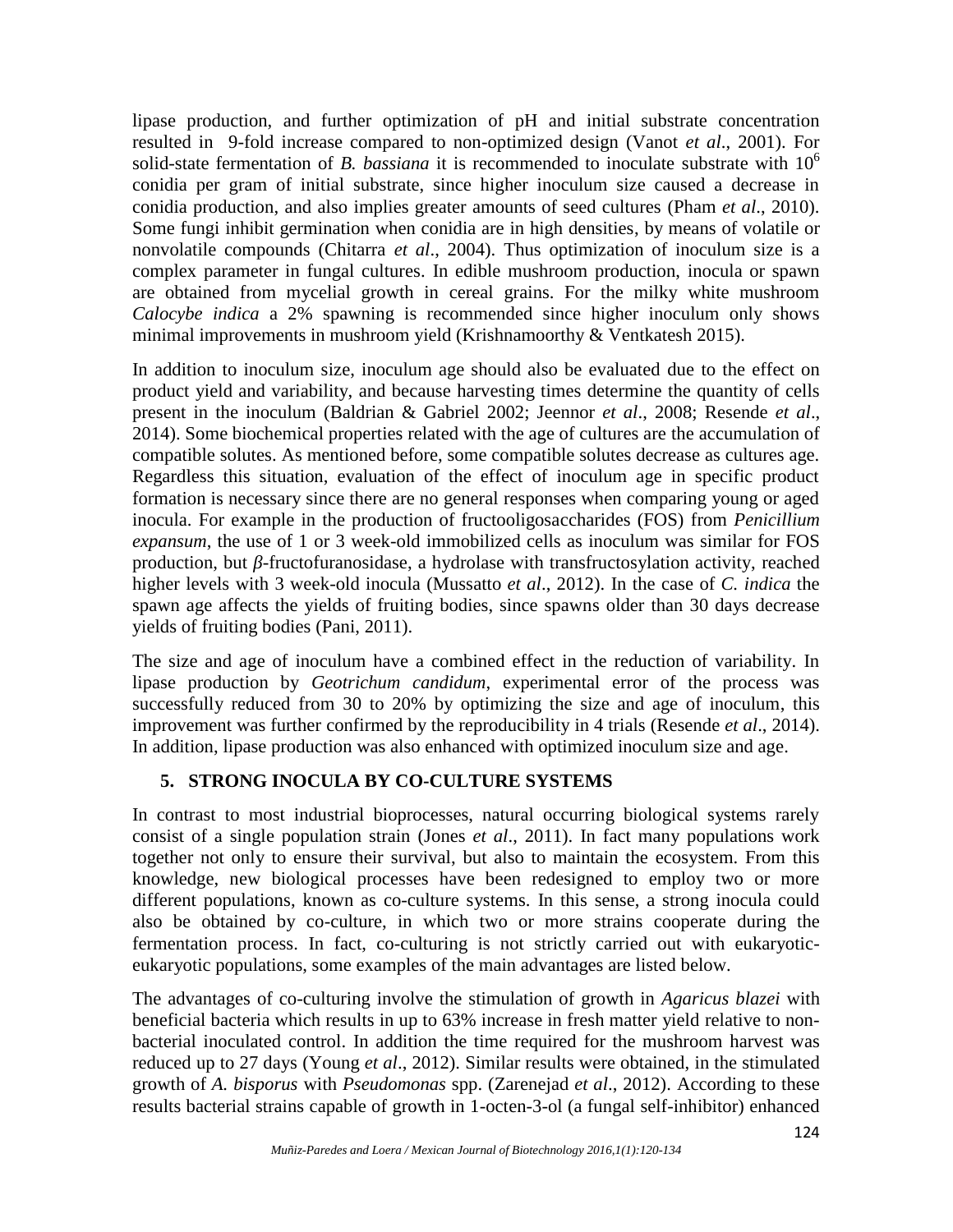mushroom yield up to 14%, probably by the consumption and degradation of 1-octen-3-ol. Furthermore, many bacterial strains are capable of solubilize inorganic phosphate by acid production or by chelating iron compounds from compost substrates by siderophore production.

Renewability of lignocellulosic wastes is an important topic in biotechnology since the potential of the fermentable sugars is limited, due to the high content of lignin and cellulose that difficult the availability of those sugars. Some efforts have been carried out using fungal monocultures, however a single strain is insufficient since one strain may not produce all the enzymes required for lignocellulose degradation. Co-culture of fungal strains has the potential to overcome this situation by producing high yields of reducing sugars (Cui *et al*., 2015). The co-culture of *Phanerochaete chrysosporium*, *Trichoderma koningii*, *Aspergillus niger* and *Aspergillus ficuum* (consortium-29) was evaluated and compared to the monoculture of *P. chrysosporium* in the degradation of un-pretreated vinegar residue. This consortium was able to double the yield of reducing sugars compared to the monoculture control. This improvement was related to a higher xylanase and cellulase activity in the consortium-29 relative to the monoculture of the strains. The use of monocultures may not provide sufficient amount or all the enzyme set to achieve an effective degradation. In this sense *A. niger* compensates the low -glucosidase production of *Trichoderma reesei* in corn stover (Fang *et al*., 2010).

The last advantage that will be review is the induced production of secondary metabolites by co-culture. In many fungal genomes putative genes related to secondary metabolites have been identified, however expression of these genes remain silenced (Scherlach & Hertweck 2009). Several strategies have been carried out including co-culture, since monocultures are an uncommon growth environment and in a multiple population environment, foreign molecules may act as signals for secondary metabolites production that otherwise will be silenced (Köning *et al*., 2013). The co-culture of *A. nidulans* with the actinomycete *Streptomyces hygroscopicus* leads to the induction of orsellinic acid production, lecanoric acid and two human protease inhibitors. Interestingly the necessary signal that triggers this response is the contact between bacterial and fungal mycelia, and may be a defense response since lecanoric acid is an inhibitor of ATP synthesis (Schroeckh *et al*., 2009).

Although, not every co-culture interaction improves fermentation process. In the co-culture of *Pleurotus ostreatus* and *Pleurotus citrinopileatus*, the harvested fruiting bodies were significantly higher when both strains were cultured separated relative to co-cultured strategy (Carabajal *et al*., 2012). This disadvantageous effects in co-culture were attributed to a decrease in enzyme production by the co-culture system and a dominant growth of *P. citrinopileatus* over *P. ostreatus*. Other reports using different strains of white rot fungi indicate that stimulation of lignin-degradation enzymes are species-specific, since different responses are obtained depending of the fungi used in co-culture (Chi *et al*., 2007). Cui *et al*., (2015) also reported that not every interaction of strains used in co-culture for vinegar residue degradation were positive, the use of *Trichoderma viridae* and *Candida utilis* presented an inhibitory effect in vinegar degradation when used with other strains. And finally, in the induction of silent genes in *A. nidulans* by different soil-dwelling bacterial strains, only one out of 58 strains was capable to induce secondary metabolite production (Schroeckh *et al*., 2009).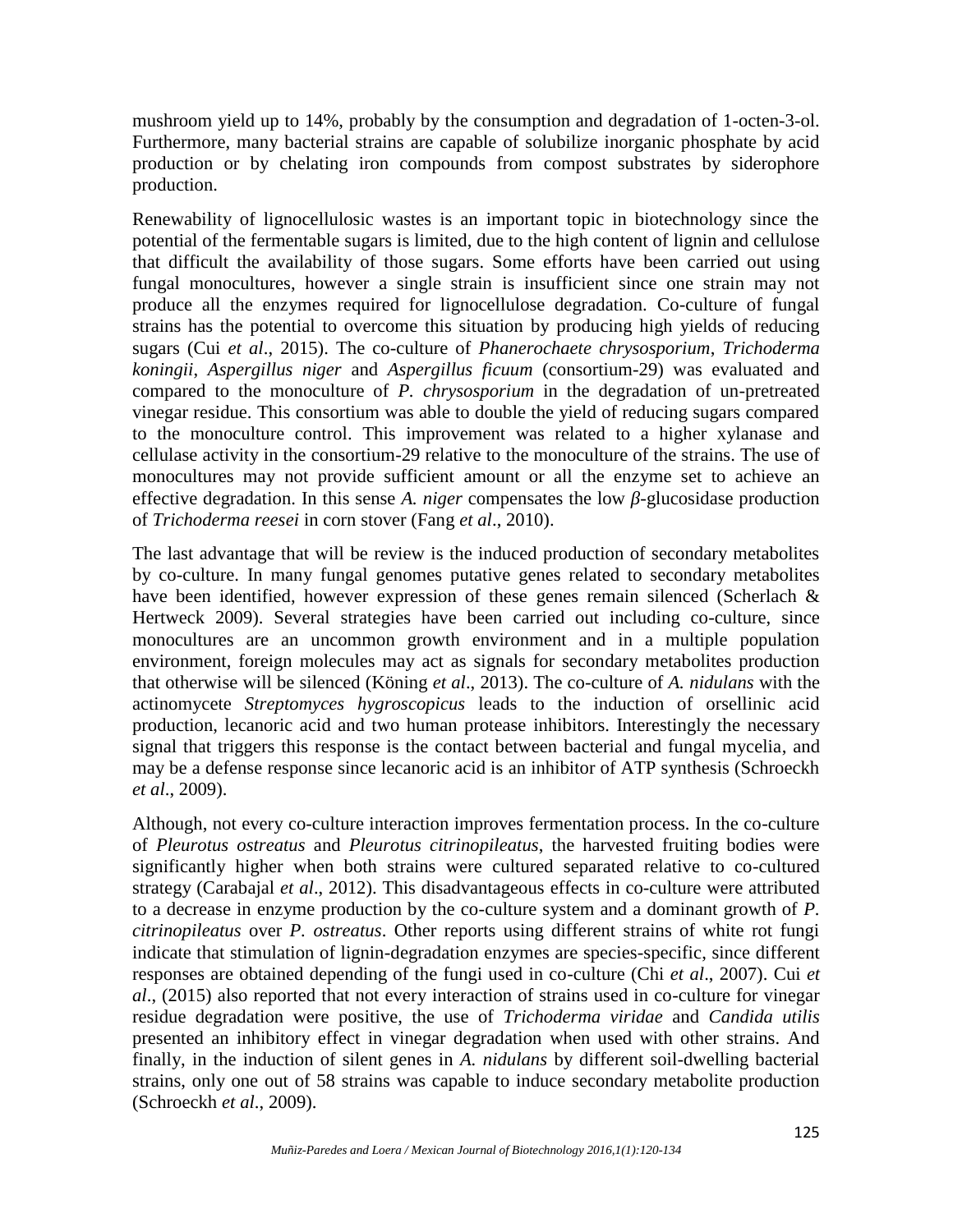#### **6. CULTURES EXPOSED TO SUBLETHAL STRESS PRODUCE STRONG INOCULA BY CROSS-PROTECTION**

Strong inocula and propagules share biochemical and physiological features as accumulation of compatible solutes, increased antioxidant activities, fast germination, high tolerance to temperature and osmotic stress, or high infectivity for conidia form entomopathogenic fungi. Conditions to achieve such features are interesting to determine because the practical implications for fermentation processes and biocontrol, even for the initial stages regarding strong inocula. Frequently, the exposure of a microorganism to a sublethal stress generates protection to that stress condition, but also to a different kind of stress. This condition is known as cross-protection, and involves interactions with stress response elements (STRE) in key genes (Rangel, 2011; Dhar *et al*., 2013). STRE are non coding DNA sequences (*cis*-regulatory element), with a consensus sequence 5´-AGGGG- 3´, located within a gene promoter of several genes involved in DNA damage repair (Kobayashi & McEntee 1993), catalases and SOD enzymes (Kandor *et al*., 2004; Hong *et al*., 2013), trehalose and polyols synthesis (Parrou *et al*., 1999; Kobayashi *et al*., 2013).

The practical implication of cross-protection is due to the recovery of strong inocula, resistant to many stress conditions, if harvested from one particularly kind of sublethal stress. Some of the stress conditions to which microorganisms can be submitted are: thermal and osmotic stress, nitrogen and carbon starvation, oxidative stress. Some of the conferred stress protection includes resistantance to UV, heat and oxidant states (Rangel, 2011). A variation of sublethal stress conditions to which microorganisms can be subjected and the cross-protection effects are discussed below.

#### **6.1 Thermal stress**

In some circumstances, fermentation processes require high temperatures from the early stages, because some advantages such as reduction of contamination risk and the avoidance of costs in cooling systems. Xylose is a sugar present in lignocellulosic biomass that can be fermented to obtain ethanol, with the advantage that lignocellulosic waste as raw material does not compete with food supplies. Sterilization of lignocellulosic wastes is a rare process in large-scale ethanol production by fermentation; therefore there is a need for yeast strains which withstand high-temperature. Wild type *Saccharomyces cerevisiae* is unable to use xylose as carbon sources, but some strains are able to growth at 38°C. Ismail *et al*. (2013) transformed 8 industrial strains of *S. cerevisiae* to utilize xylose as carbon sources and evaluated ethanol production. Transcriptomic analysis revealed that differential profiles between the 3 highest ethanol producer strains compared to the lowest ethanol producer strain (negative control). Many differential regulated genes were related to carbohydrate metabolism and cell wall maintenance, but genes involved in heath shock, tryptophan biosynthesis (tryptophan is thought to induce ethanol tolerance), glycerol synthesis, formic acid protection and phospholipids barriers against ethanol were also up-regulated compared to the negative control. For these reasons, heat was considered as an inducer of cross protection against ethanol. In *S. cerevisiae*, trehalose accumulation occurs after treatment with mild-shock heat. The amount of accumulated trehalose is strain dependent, and hence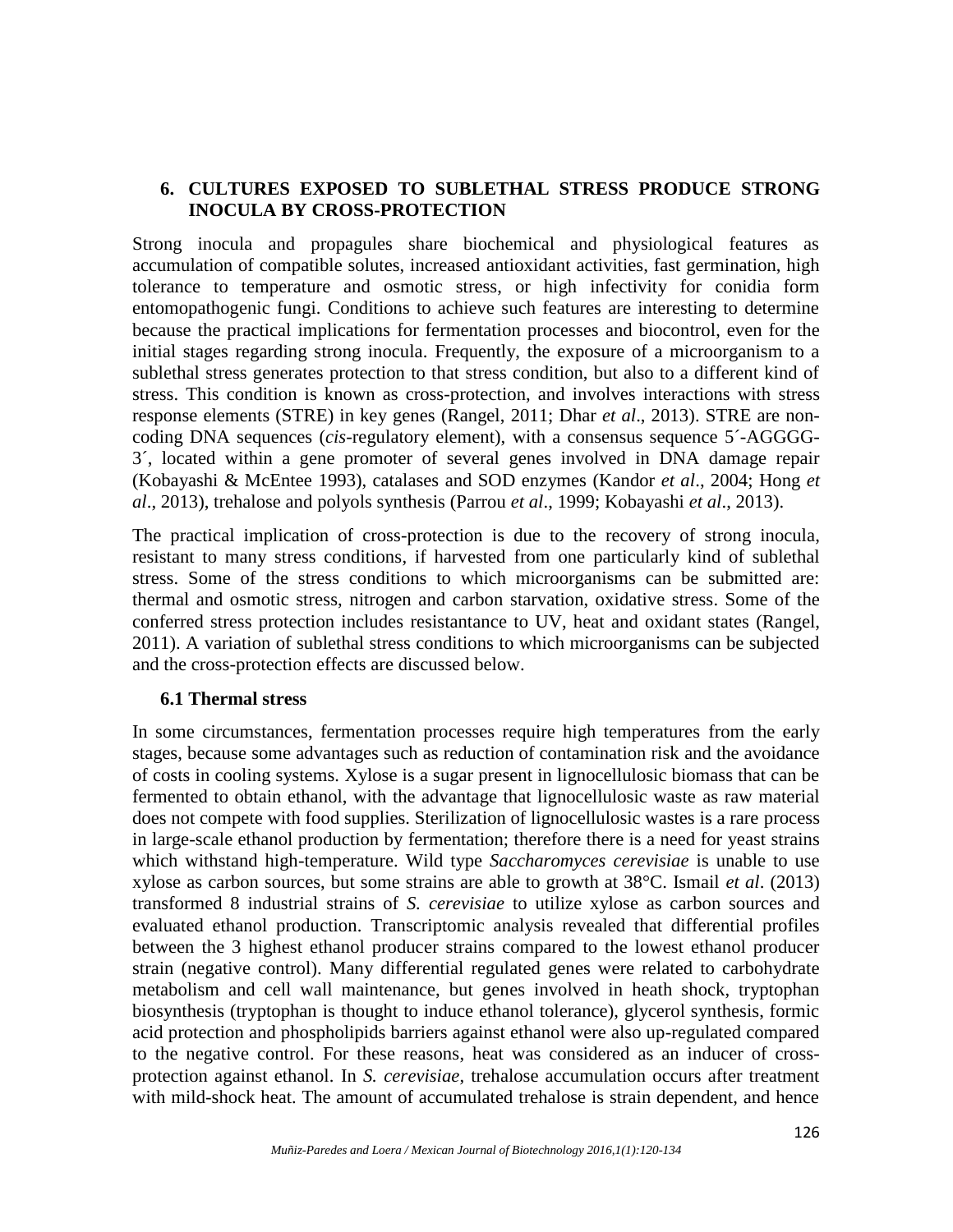determines the capacity to obtain cross-protection against other stress conditions such as oxidative stress (Herdeiro *et al*., 2006). However, it is worth mentioning that not all microorganisms show cross-protection effects when exposed to sublethal stress, since *Candida albicans* lacks the general stress response observed in *S. cerevisiae* to thermal stress (Enjalbert *et al*., 2003). In addition, in *P. ostreatus* and *Pleurotus pulmonarius* the exposure to heath shock causes apoptosis cell death and ROS accumulation, however apoptotic symptoms were stronger observed in *P. pulmonarius* (Song *et al*., 2014). For these reasons it is important to determine to what extent the level, time and type of exposure to sublethal stress will show an advantage for a particular strain and fermentation process.

Conidia from *M. anisopliae* produced under thermal stress (45-50°C) showed increased resistance to UV-B and heat shock compared to non-stressed conidia. The time when the stress is applied determined if cross-protection is achieved, since only application at 3 days of culture showed enhanced resistance to UV-B and heat shock. This time was related to a physiological moment previous to conidiogenesis completion. The level of sublethal stress should also be determined, since temperatures above 50°C not only failed to achieve cross protection but increased the susceptibility of conidia to UV-B and heat (Rangel *et al*., 2008). This was consistent with the basidiospore germination in *A. bisporus*, since spores germination increased after treated for 20 minutes at 45°C, however heating spores more than 2 hours leads to a 4-fold loss in germination (Feofilova *et al*., 2004).

Thermal stress also comprises low temperatures, and this is relevant for inocula in edible mushroom production, since spawns are frequently stored around 10°C. Prolonged spawn storage at lower temperatures (4°C) results in the damage or death of *Agaricus subrufescens* (Kerrigan, 2005). However spawn storage of 6 *Agaricus* spp. strains at 10 or 15°C increased cellulase and laccase activities compared to a fresh spawn in fresh mushroom compost. Furthermore, the chemical transformation of the substrate to long chain acids (related to phospholipid membrane) were higher in low temperature-stored spawns than fresh spawn. Hence, the colonization of substrate was enhanced by storage at 10 or 15°C (Farnet *et al*., 2014). These improvements were related to a further mycelial growth in stored spawns. But as first stated, temperatures of 4°C cause lethal stress, thus 10 to 15°C could be consider sublethal stress that may cause special cross protection with an improvement of general markers of the culture process.

#### **6.2 Nutrient starvation**

Nitrogen and carbon starvation refer to minimal medium cultures with very low nitrogen (e.g. 0.67% yeast nitrogen base (Shpilka *et al*., 2015)) or carbon sources (e.g. 0.2% glucose or inositol (Rangel *et al*., 2008)). Freeze-thaw stress causes a loss of viability in *S. cerevisiae*, however, increase of freeze-thaw tolerance was observed during the depletion of nutrient media, in other words, when nitrogen and carbon starvation occur. When yeast was cultured in nitrogen and carbon limiting conditions, cells increased freeze-thaw tolerance. Other inducers of freeze-thaw tolerance in yeast are  $H_2O_2$ , cycloheximide (bacterialproduced protein inhibitor in eukaryotic organisms), in addition to heat shock and osmotic stress caused by NaCl. Interestingly, tolerance to freeze-thaw was not induced by freezethaw stress itself or cold shock pretreatment (Park *et al*., 1997).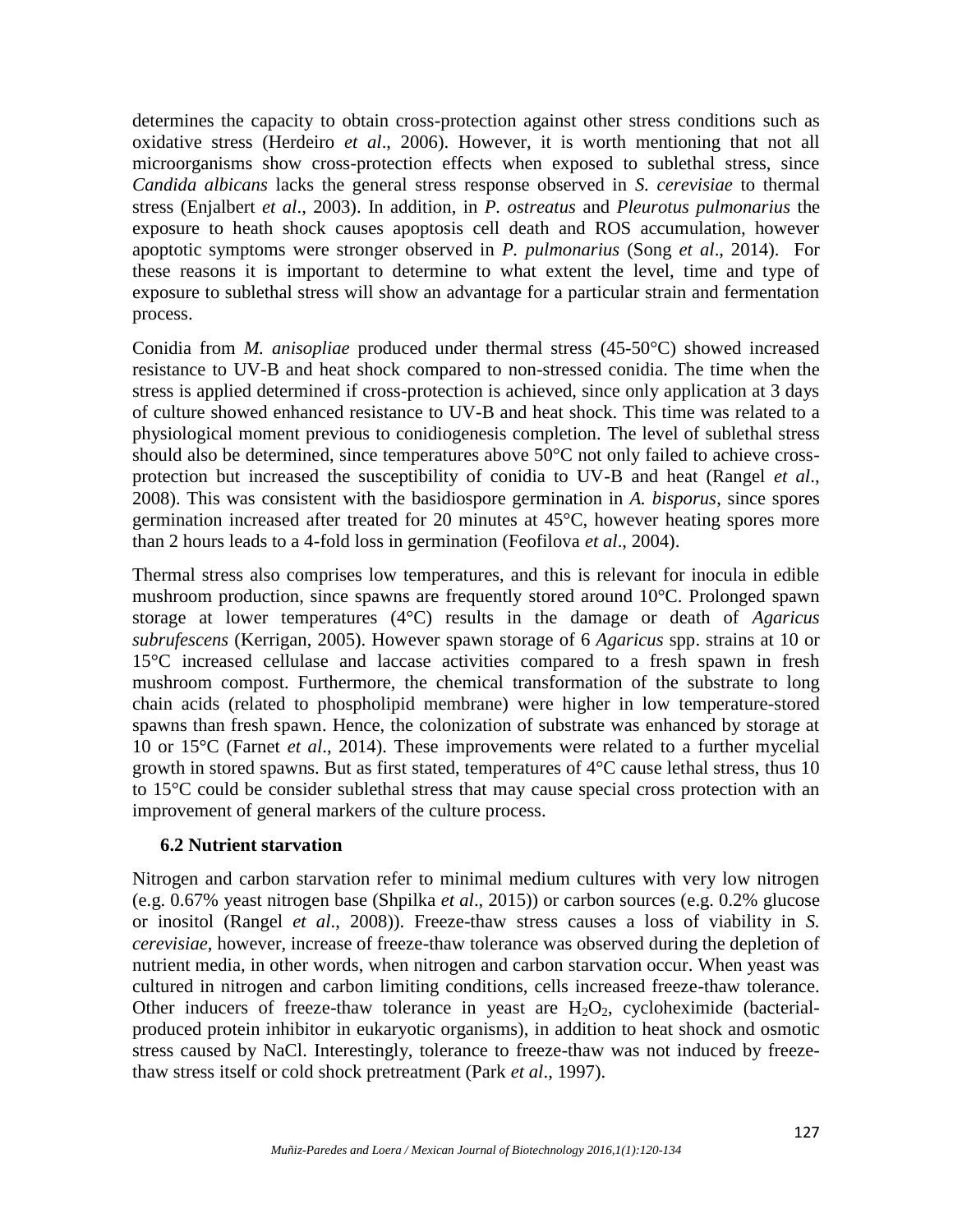When harvested from carbon starvation cultures, *M. anisopliae* conidia showed two fold increase tolerance to UV-B radiation and thermal stress compared to conidia produced in potato-dextrose agar enriched with yeast extract (PDAY). The tolerance to UV-B radiation is particularly attractive to achieve in conidia from entomopathogenic fungi since field application leads to a loss of viability caused by UV exposure. Furthermore, the strong conidia obtained in carbon starvation accumulated more trehalose and mannitol than conidia obtained in PDAY medium (Rangel *et al*., 2008). One disadvantage of this methodology is the low production of conidia, hence production of strong inocula and conidia by nutrient starvation is an unsolved challenge when using nutritional limited media.

#### **6.3 Oxidative stress**

As mention previously, ROS production in aerobic cells is an inherent process with implications in molecular damage and cell differentiation. In order to evaluate whether oxidative agents induce cross-protection, *M. anisopliae* cultures were subjected to sublethal oxidative conditions with UV-A,  $H_2O_2$  and menadione (intracellular  $O_2$  generator) (Rangel *et al*., 2008). From these three agents only menadione induced cross-protection against heat, however no cross-protection was obtained towards UV-B radiation. In contrast to nutritional stress, conidia production in cultures submitted to oxidative agents were similar to that obtained in non-oxidative conditions. Hence, 1) not every oxidative agent has the capacity to induce cross-protection, and 2) nutritional stress is considered the best inducer of cross-protection since the wide protective effect towards different stress conditions.

Diatomic oxygen from atmosphere diffuses in cell trough lipid membranes, during the electron transport chain in mitochondria, a small proportion of electrons reduce diatomic oxygen to  $O_2$  by escaping from the protein complexes (Hansberg, 2002). For these reasons diatomic oxygen in atmosphere has the potential to act as a cross-protection inducer. In two strains of *I. fumosorosea* (ARSEF3302 and CNRCB1) 26% oxygen enriched pulses increased osmotolerance, and thermotolerance in conidia compared to the control conditions, in which the strains were cultured under normal atmosphere (continuous 21% oxygen). In addition oxidant states increased conidial germination rate, catalase activity and infectivity towards *Galleria mellonella* larvae, relative to conidia harvested from normal oxygen conditions. However conidiation showed mixed results, the strain ARSEF 3302 increased conidia production, while CNRCB1 strain decreased (Miranda-Hernandez *et al*., 2014). The threshold of oxygen concentration able to induce a sublethal stress and therefore to obtain strong inoculum or conidia is unclear, since there are no general responses to same oxygen levels. For *M anisopliae*, 26% oxygen pulses increased conidia production compared to normal atmosphere, nevertheless germination, hydrophobicity and infectivity remained similar between both treatments (Tlecuitl-Beristain *et al*., 2010). In this regard, 30% oxygen pulses and 60 h were determined as the optimal oxygen level and time application to obtain cross-protection in conidia from *M. anisopliae*, since conidia obtained under this treatment enhanced thermotolerance, and conidia production also improved in comparison to normal oxygen conditions (Garcia-Ortiz *et al*., 2015). In *B. bassiana* two oxygen levels (16% and 26% oxygen pulses) were analyzed; enhanced conidiation was observed for 16% oxygen pulses compared to both normal atmosphere and 26% oxygen enriched pulses. However germination was negatively affected when atmospheres were modified, probably by oxidative stress, since lipids were higher oxidized in treatments with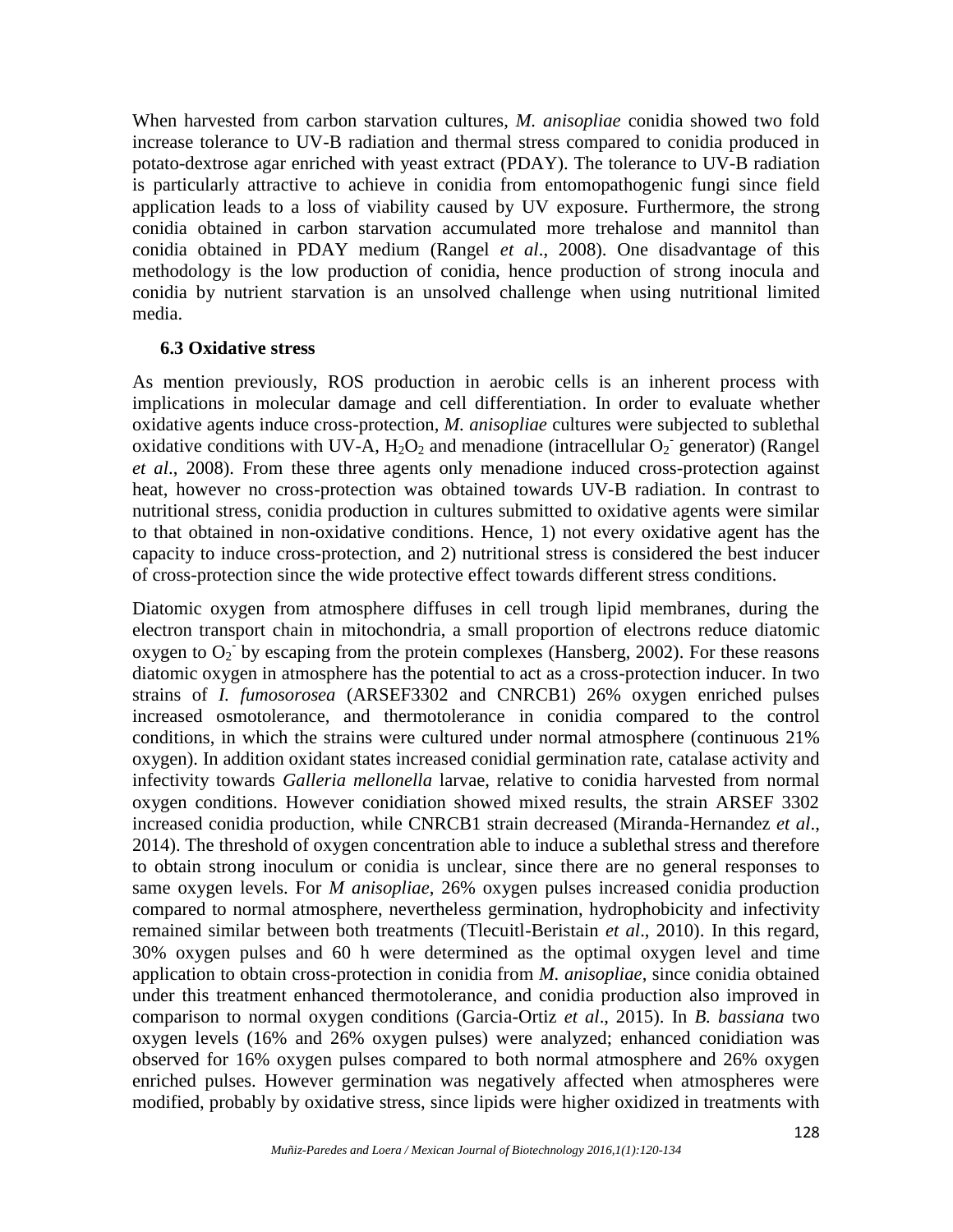modified atmosphere. Thus, modified atmospheres were confirmed as inducers of oxidative stress (Garza-López *et al*., 2012). These are examples of the manipulation of oxidant states to obtain better quality in conidia, either as bio pesticides or as inoculum with potential as seed cultures

## **7. CONCLUSION**

The control and monitoring of bioprocesses should include initial stages, as quality of inoculum may determine and affect the time, yields and variability of products. It is also important to determine the biochemical and microbiological characterization of a strong inoculum, in order to design new methodologies for the recovery of improved inoculants. Isolation of new strains with biochemical and physiological features of strong inocula could improve the performance in biotechnological process. In addition, submitting the strains to sublethal stress conditions is a suitable option to enhance overall bioprocesses and effectivity of entomopathogenic fungi in field application. The quality of inoculum and propagules are an excellent opportunity in research and industry for the improvement of microbial cultures.

## **ACKNOWLEDGMENT**

The authors thank the National Council for Science and Technology (CONACyT) for the scholarship granted to F. Muñiz-Paredes (248618) and also the Universidad Autónoma Metropolitana (UAM).

# **CONFLICT OF INTEREST**

The authors declare that they have no conflict of interest.

## **REFERENCES**

Anderson R., Blanford S. Jenkins N. & Thomas M. 2013. Discriminating fever behavior in house flies. PLOS ONE. 8(4): 1-4.

Baldrian P. & Gabriel J. 2002. Variability of laccase activity in the white-rot basidiomycete *Pleurotus ostreatus*. Folia Microbiologica. 47(4): 385-390.

Batta Y. 2007. Biocontrol of almond bark beetle (*Scolytus amygdali* Geurin-Meneville, Coleoptera: Scolytidae) using *Beauveria bassiana* (Bals.) Vuill. (Deuteromycotina: Hyphomycetes). Journal of Applied Microbiology. 103(5): 1406-1414.

Benaroudj N., Lee D. & Goldberg A. 2001. Trehalose accumulation during cellular stress protects cells and cellular proteins from damage by oxygen radicals. The Journal of Biological Chemistry. 276(26): 24261-24267.

Braga G., Destéfano R. & Messias C. 1999. Oxygen consumption by *Metarhizium anisopliae* during germination and growth on different carbon sources. Journal of Invertebrate Pathology. 74(2): 112-119.

Carabajal M., Levin L., Albertó E., & Lechner B. 2012. Effect of co-cultivation of two *Pleurotus* species on lignocellulolytic enzyme production and mushroom fructification. International Biodeterioration & Biodegradation. 66(1): 71-76.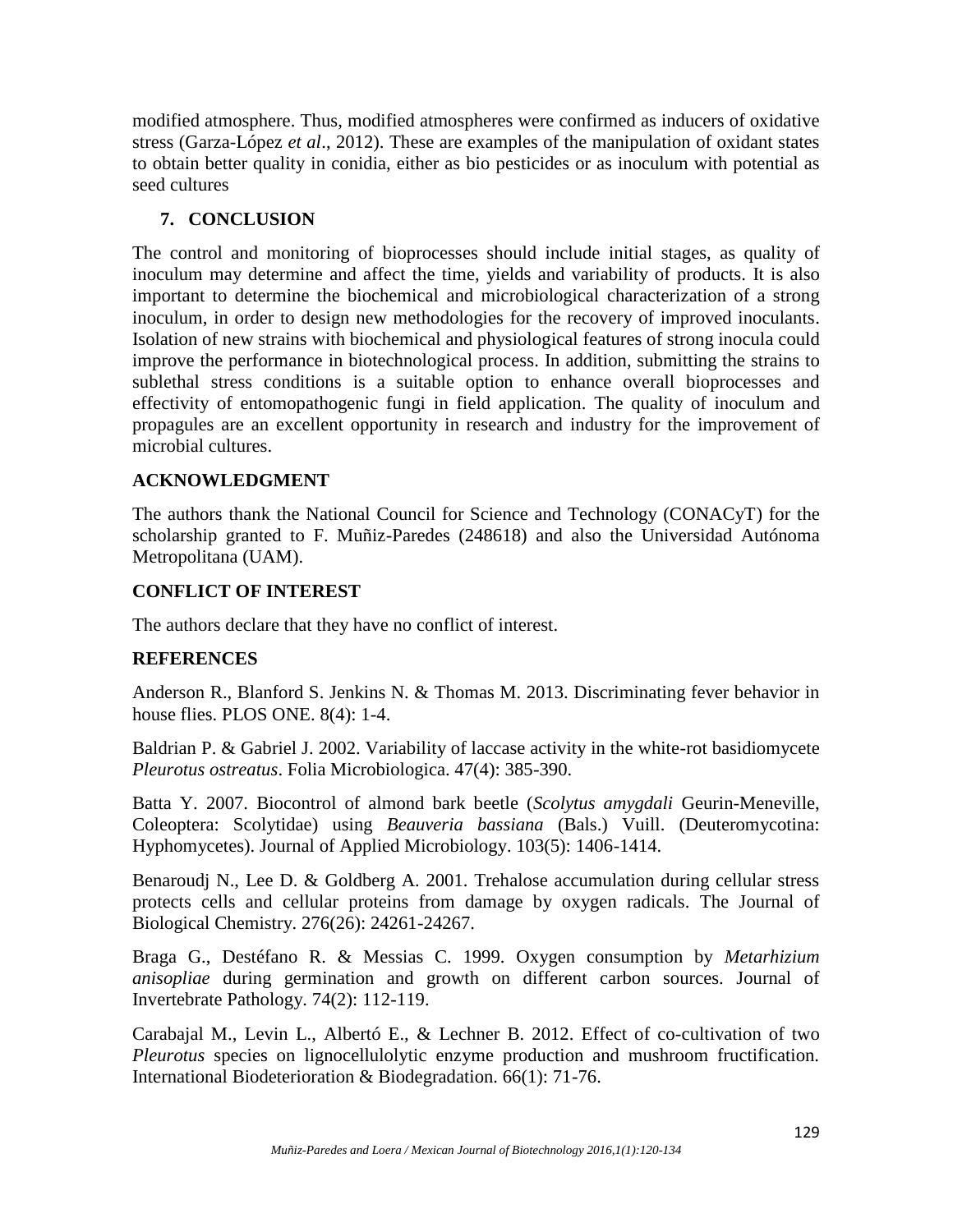Chi Y., Hatakka A. & Maijala P. 2007. Can co-culturing of two white-rot fungi increase lignin degradation and the production of lignin-degrading enzymes? International Biodeterioration & Biodegradation. 59(1): 32-39.

Chitarra G., Abee T., Rombouts F., Posthumus M. & Dijksterhuis J. 2004. Germination of *Penicillium paneum* conidia is regulated by 1-octen-3-ol, a volatile self-inhibitor. Applied and Environmental Microbiology. 70(5): 2823-2829.

Crowe J., Crowe L. & Chapman D. 1984. Preservation of membranes in anhydrobiotic organisms: the role of trehalose. Science. 223(4637): 701-703.

Cui Y., Dong X., Tong J. & Liu S. 2015. Degradation of lignocellulosic components in un pretreated vinegar residue using and artificially constructed fungal consortium. BioResources. 10(2): 3434-3450.

Cunha C., Glassey J., Montague G., Albert S. & Mohan P. 2002. An assessment of seed quality and its influence on productivity estimation in an industrial antibiotic fermentation. Biotechnology and Bioengineering. 78(6): 658-669.

Dhar R., Sägesser R., Weikert C. & Wagner A. 2013. Yeast adapts to a changing stressful environment by evolving cross-protection and anticipatory gene regulation. Molecular and Biology Evolution. 30(3):573-588.

Egan M., Wang Z., Jones M., Smirnoff N. & Talbot N. 2007. Generation of reactive oxygen species by fungal NADPH oxidases is required for rice blast disease. Proceedings of the National Academy of Sciences of the United States of America. 104(28): 11772- 11777.

Enjalbert B., Nantel A. & Whiteway M. 2003. Stress-induced gene expression in *Candida albicans*: absence of general stress response. Molecular Biology of the Cell. 14(4): 1460- 1467.

Fang H., Zhao C. & Song X. 2010. Optimization of enzymatic hydrolysis of the steam exploded corn stover by two approaches: Response surface methodology or using cellulase from mixed cultures of *Trichoderma reesei* RUT-C30 and *Aspergillus niger* NL02. Bioresoruce Technology. 101(11): 4111-4119

Farnet A., Qasemian L., Peter-Valence F., Ruaudel F., Savoie J., Roussos S., Gaime- Perraud I., Ziarelli F. & Ferré É. 2014. Do spawn storage conditions influence the colonization capacity of wheat-straw-based substrate by *Agaricus subrufescens*? Comptes Rendus Biologies. 337(7-8): 443-450.

Feofilova E., Tereshina V., Garibova L., Zav´yalova L., Memorskaya A. & Maryshova N. 2004. Germination of basidiospores of *Agaricus bisporus*. Applied Biochemistry and Microbiology. 40(2): 186-191.

Fillinger S., Chaveroche M., van Dijck P., de Vries R., Ruijter G., Thevelein J. & d´Enfert C. 2001. Trehalose is required for the acquisition of tolerance to a variety of stresses in the filamentous fungus *Aspergillus nidulans*. Microbiology. 147(7): 1851-1852.

Garcia-Ortiz N., Tlecuitl-Beristain S., Favela-Torres E. & Loera O. 2015. Production and quality of conidia by *Metarhizium anisopliae* var. *lepidiotum*: critical oxygen level and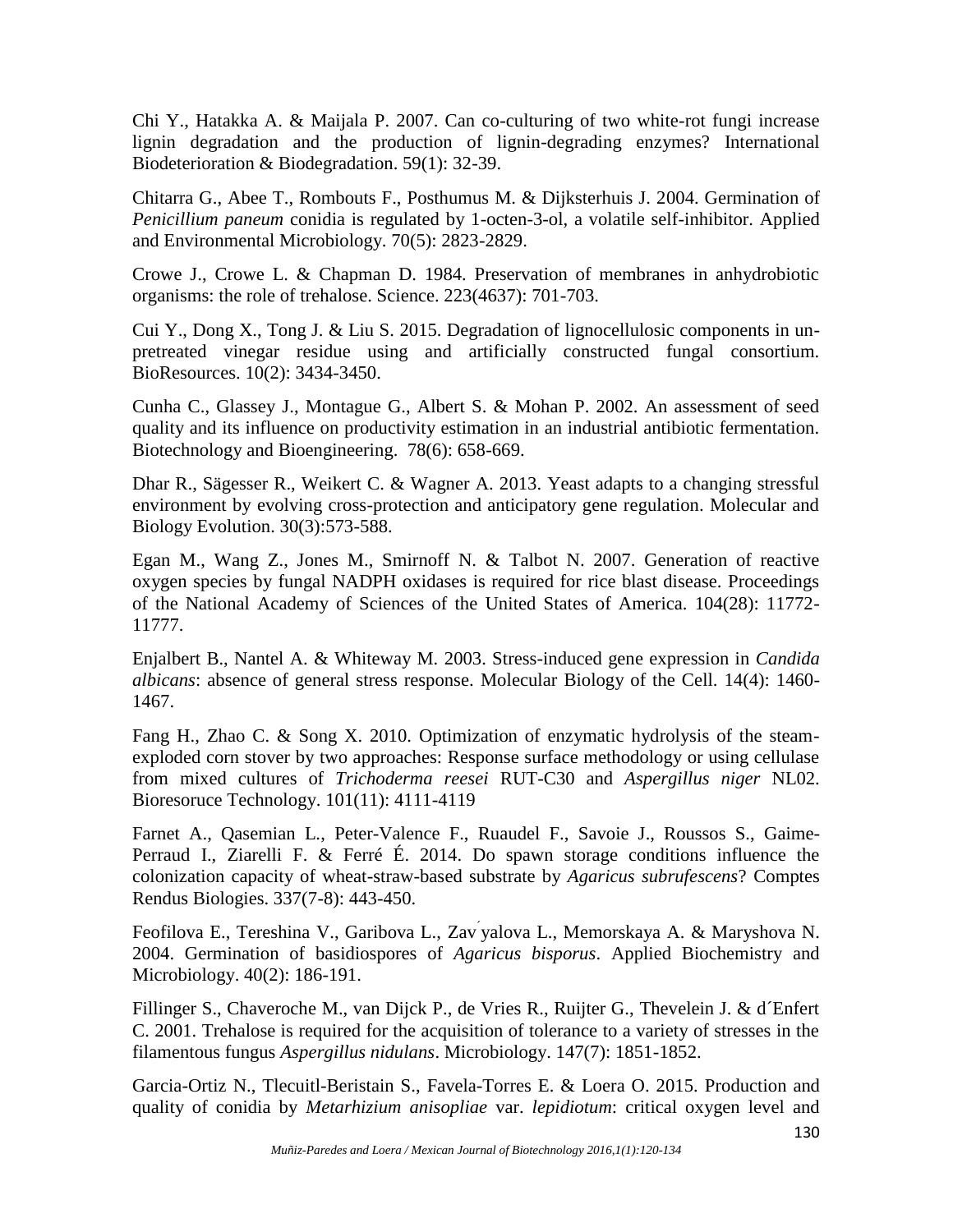period of mycelium competence. Applied Microbiology and Biotechnology. 99(6): 2783- 2791.

Garza-López M., Konigsberg M., Gómez-Quiroz L. & Loera O. 2012. Physiological and antioxidant response by *Beauveria bassiana* Bals (vuill.) to different oxygen concentrations. World Journal of Microbiology and Biotechnology. 28(1): 353-359.

Hallsworth J. & Magan N. 1996. Culture age, temperature, and pH affect the polyol and trehalose contents of fungal propagules. Applied and Environmental Microbiology. 62(7): 2435-2442.

Hansberg W. 2002. Biología de las especies de oxígeno reactivas. Mensaje Bioquímico. XXVI: 19-54.

Hansberg W., de Groot H. & Sies H. 1993. Reactive oxygen species associated with cell differentiation in *Neurospora crassa*. Free Radical Biology and Medicine. 14(3): 287-293.

Herdeiro R., Pereira M., PAnek A. & Eleutherio E. 2006. Trehalose protects *Saccharomyces cerevisiae* from lipid peroxidation during oxidative stress. Biochimica et Biophysica Acta (BBA) – General Subjects. 1760(3): 340-346.

Hong S., Roze L., Wee J. & Linz J. 2013. Evidence that transcription factor regulatory network coordinates oxidative stress response and secondary metabolism in aspergilli. MicrobiologyOpen. 2(1): 144-160.

Ismail K., Sakamoto T., Hatanaka H., Hasunuma T. & Kondo A. 2013. Gene expression cross-profiling in genetically modified industrial *Saccharomyces cerevisiae* strains during high-temperature ethanol production from xylose. Journal of Biotechnology. 163(1): 50-60.

Jain N. & Roy I. 2009. Effect of trehalose on protein structure. Protein Science. 18(1): 24- 36.

Jenkins N. & Grzywacs D. 2000. Quality control of fungal and viral biocontrol agents – assurance of product performance. Biocontrol Science and Technology. 10(6): 753-777.

Jeenor S., Laoteng K., Tanticharoen M. & Cheevadhanarak S. 2008. Evaluation of inoculum performance for enhancing gamma-linolenic acid production from *Mucor rouxii*. Letters in Applied Microbiology. 46(4): 421-427.

Jones M., Forn I., Gadelha C., Egan M., Bass D., Massana R. & Richards T. 2011. Discovery of novel intermediate forms redefines the fungal tree of life. Nature. 474(7350): 200-205.

Kalsbeek V., Mullens B. & Jespersen J. 2001. Field studies of *Entomophthora* (Zygomycetes: Entomophthorales)-induced behavioral fever in *Musca domestica* (Diptera: Muscidae) in Denmark. Biological Control. 21(3): 264-273.

Kandor O., Bretschneider N., Kreydin E., Cavalieri D. & Goldberg L. 2004. Yeast adapt to near-freezing temperatures by STRE/Msn2,4-dependent induction of trehalose synthesis and certain molecular chaperones. Molecular Cell. 13(6): 771-781.

Kerrigan R. 2005. *Agaricus subrufescens*, a cultivated edible and medicinal mushroom, and its synonyms. Mycologia. 97(1): 12-24.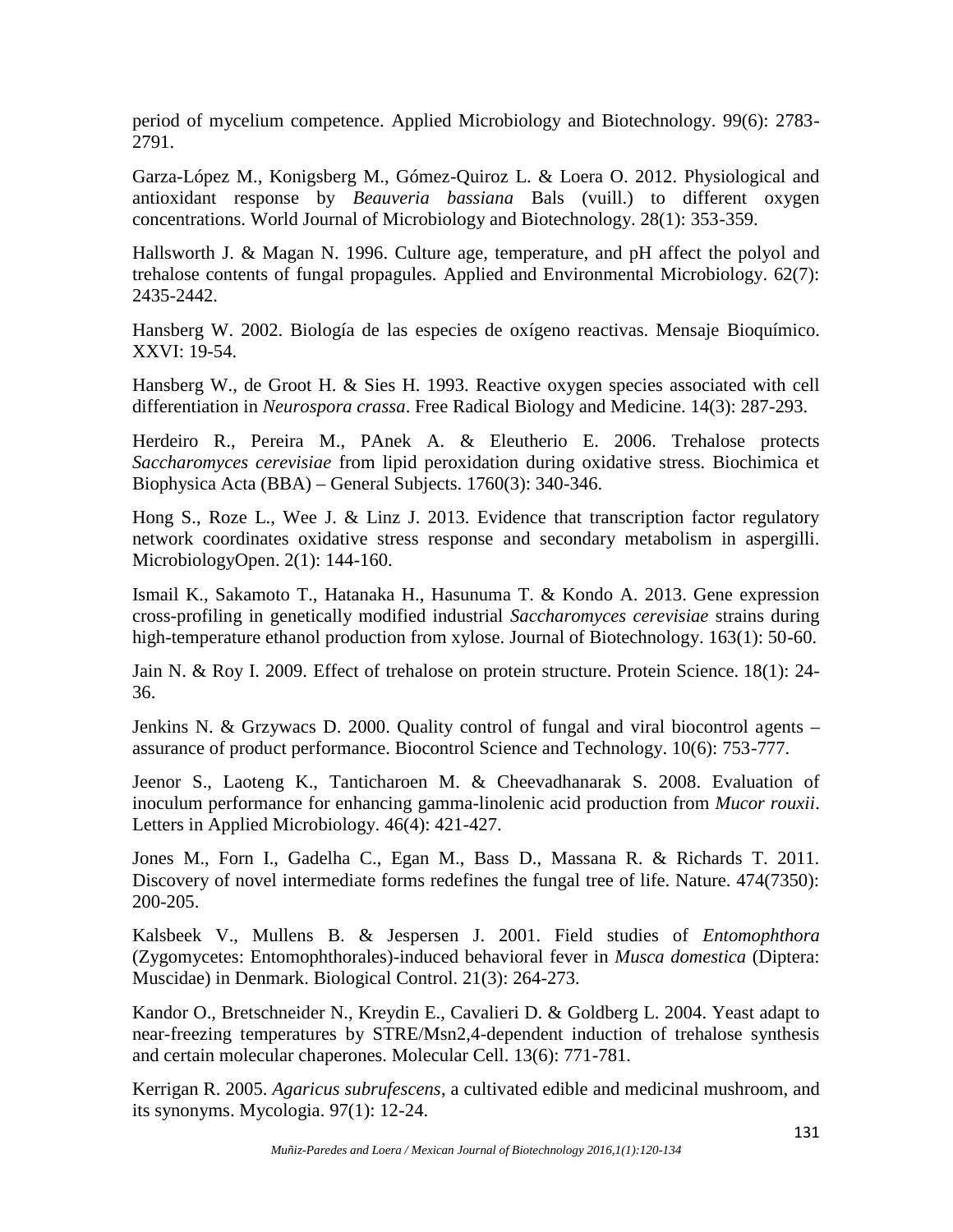Kobayashi N. & McEntee K. 1993. Identification of *cis* and *trans* components of a novel heat shock stress regulatory pathway in *Saccharomyces cerevisiae*. Molecular and Cell Biology. 13(1): 248-256.

Kobayashi Y., Yoshida J., Iwata H., Koyama Y., Kato J., Ogihara J. & Kasumi. T. 2013. Gene expression and function involved in polyol biosynthesis of *Trichosporonoides megachiliensis* under hyper-osmotic stress. Journal of Bioscience and Bioengineering. 115(6): 645-650.

Köning C., Scherlach K., Schroeckh V., Horn F., Nietzsche S., Brakhage A. & Hertweck C. 2013. Bacterium induces cryptic meroterpenoid pathway in the pathogenic fungus *Aspergillus fumigatus*. ChemBioChem. 14(8): 938-942.

Kope H., Alfaro E. & Lavallée R. 2008. Effects of temperature and water activity on *Lecanicillium* spp. conidia germination and growth, and mycosis of *Pissodes strobe*. BioControl. 53(3): 489-500.

Kreyenschulte D., Paciok E., Regestein L., Blümich B. & Büchs J. 2015. Online monitoring of fermentation processes via non-invasive low-field NMR. Biotechnology and Bioengineering. 112(9): 1810-1821.

Krishnamoorthy A. & Venkatesh B. 2015. A comprehensive review of tropical milky white mushroom (*Calocybe indica* P&C). Mycobiology. 43(3): 184-194.

Liu Q. & Brady W. 1996. Anisotropic solvent structuring in aqueous sugar solutions. Journal of American Chemical Society. 118(49): 12276-12286.

Luo Y., Li W. & Wang W. 2008. Trehalose: Protector of antioxidant enzymes or reactive oxygen species scavenger under heat stress? Environmental and Experimental Botany. 63(3): 378-384.

Miranda-Hernández F., Saucedo-Castañeda G., Alatorre-Rosas R. & Loera O. 2014. Oxygen-rich culture conditions enhance the conidial infectivity and the quality of two strains of *Isaria fumosorosea* for potentially improved biocontrol processes. Pest Management Science. 70(4): 661-666.

Morales-Hernandez C., Padilla-Guerrero I., Gonzalez-Hernandez G., Salazar-Solis E., Torres-Guzman J. 2010. Catalase overexpression reduces the germination time and increases the pathogenicity of the fungus *Metarhizium anisopliae*. Applied Microbiology and Biotechnology. 87(3): 1033-1044.

Mussatto S., Prata M., Rodrigues L. & Teixeira J. 2012. Production of fructooligosaccharides and -fructofuranosidase by batch and repeated batch fermentation with immobilized cells of *Penicillium expansum*. European Food Research and Technology. 235(1): 13-22.

Nagel F., Tramper J., Bakker M. & Rinzema A. 2001. Model for on-line moisture-content control during solid-state fermentation. Biotechnology and Bioengineering. 72(2): 231-243.

Pani B. 2011. Effect of age and quantity of spawn on milky mushroom production. Asian Journal of Experimental Biological Science 2(4): 769-771.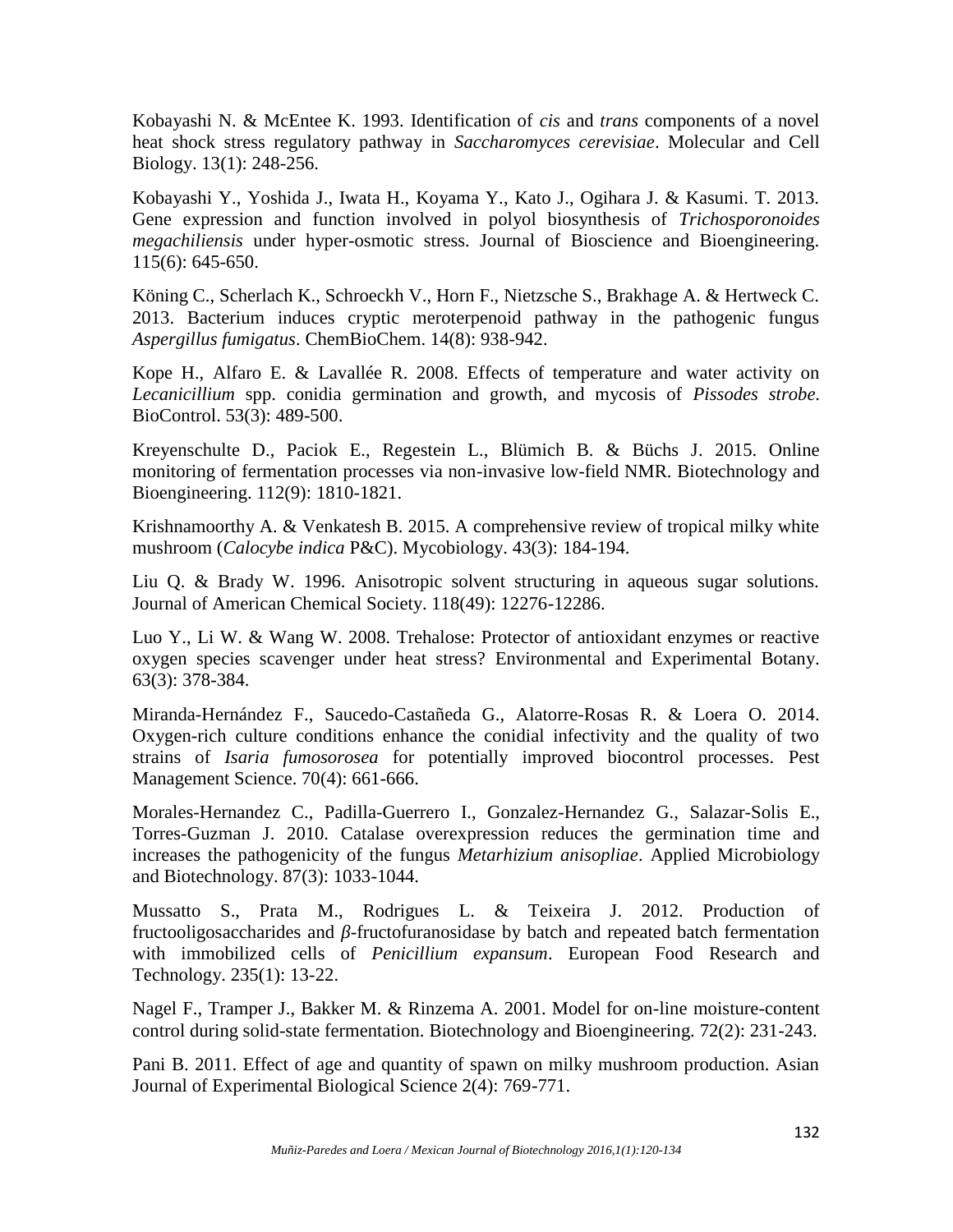Park J., Grant C., Attfield P. & Dawes I. 1997. The freeze-thaw stress response of the yeast *Saccharomyces cerevisiae* is growth phase specific and ins controlled by nutritional state via the RAS-cyclic AMP signal transduction pathway. Applied and Environmental Microbiology. 63(10): 3818-3824.

Parrou J., Enjalbert B., Plourde L., Bauche A., Gonzalez B. & Fran ois J. 1999. Dynamic responses of reserve carbohydrate metabolism under carbon and nitrogen limitations in *Saccharomyces cerevisiae*. Yeast. 15(3): 191-203.

Pham T., Kim J. & Kim K. 2010. Optimization of solid-state fermentation for improved conidia production of *Beauveria bassiana* as a mycoinsecticide. Mycobiology. 38(2): 137- 143.

Rangel D. 2011. Stress induced cross-protection against environmental challenges on prokaryotic and eukaryotic microbes. World Journal of Microbiology and Biotechnology. 27(6): 1281-1296.

Rangel D., Anderson A. & Roberts D. 2008. Evaluating physical and nutritional stress during mycelial growth as inducers of tolerance to heat and UV-B radiation in *Metarhizium anisopliae* conidia. Mycological Research. 112(11):1362-1372.

Resende R., Fernandes J., Burkert M., Aguilar-Oliveira E., Durrant L., Mazutti M., Maugeri F. & Rodrigues M. 2014. Elucidation of the effects of inoculum size and age on lipase production by *Geotrichum candidum*. Biotecnología Aplicada. 31(3): 216-221.

Rich J., Leathers T., Bischoff K., Anderson A. & Nunnally M. 2015. Biofilm formation and ethanol inhibition by bacterial contaminants of biofuel fermentation. Bioresource Technology. 196: 347-354.

Ryan M., Bridge P., Smith D. & Jeffries P. 2008. Phenotypic degeneration occurs during sector formation in *Metarhizium anisopliae*. Journal of Applied Microbiology. 93(1): 163- 168.

Sampedro J. & Uribe S. 2004. Trehalose-enzyme interactions result in structure stabilization and activity inhibition. The role of viscosity. Molecular and Cellular Biochemistry. 256(1): 319-327.

Scherlach K. & Hertweck C. 2009. Triggering cryptic natural product biosynthesis in microorganism. Organic & Biomolecular Chemistry. 7(9): 1753-1760

Schroeckh V., Scherlach K., Nützmann H., Schelest E.,Schmidt-Heck W., Schuemann J. Martin K., Hertweck C. & Brakhage A. 2009. Intimate bacterial-fungal interactions triggers biosynthesis of archetypal polyketides in *Aspergillus nidulans*. Procedures of the National Academy of Sciences. 106(34): 14558-14563.

Shpilka T., Welter E., Borovsky N., Amar N., Shimron F., PEleg Y. & Elazar Z. 2015. Fatty acid synthase is preferentially degraded by autophagy upon nitrogen starvation in yeast. Proceedings of the National Academy of Sciences of the United States of America. 112(5): 1434-1439.

Song C., Chen Q., Wu X., Zhang J. & Huang C. 2014. Heat stress induces apoptotic-like cell death in two *Pleurotus* species. Current Microbiology. 69(5): 611-616.